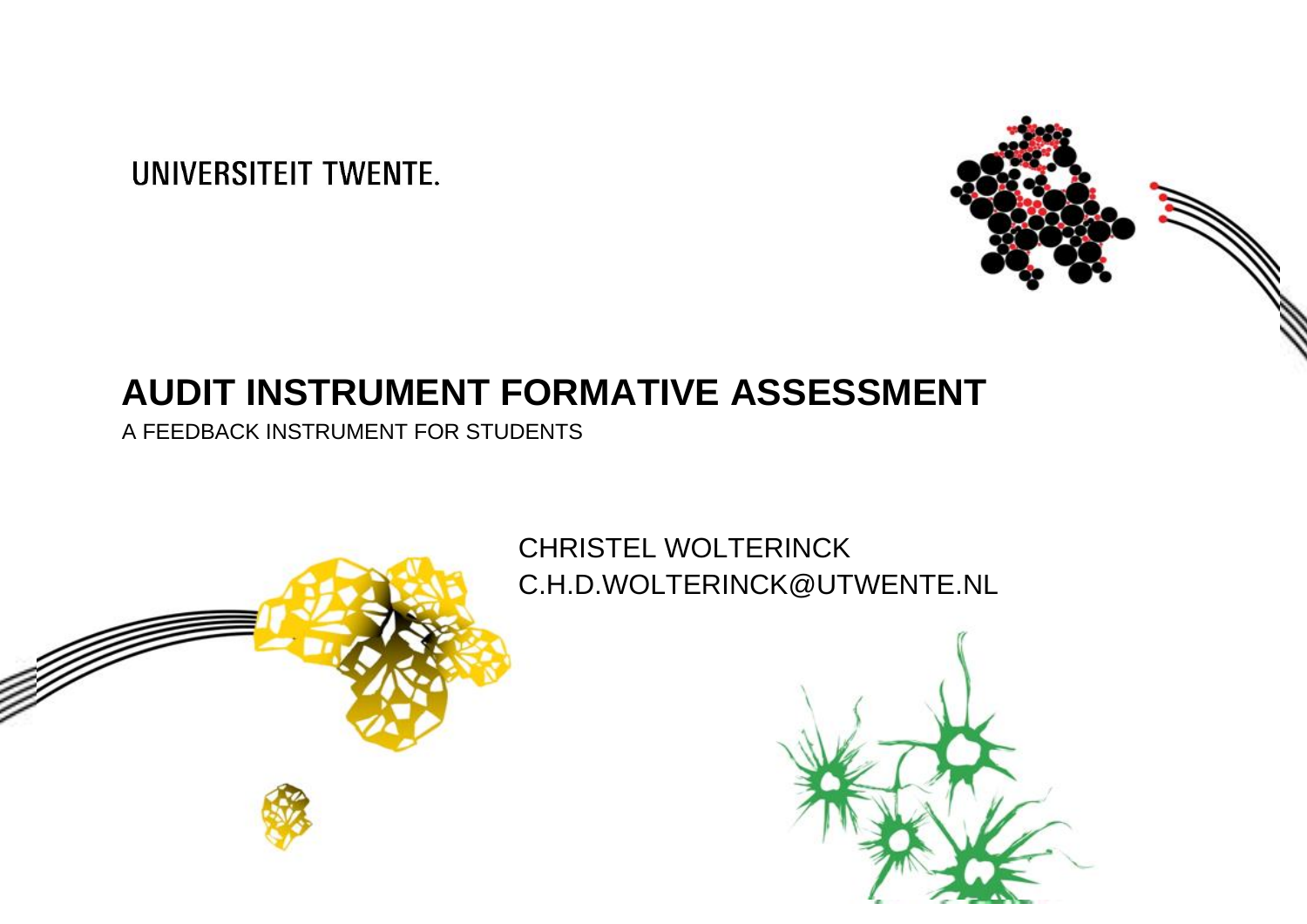#### **Audit instrument Formative Assessment - STUDENTS**

This questionnaire was developed by the University of Twente based on existing questionnaires\* and aims to investigate the extent to which teachers and students in secondary education are using formative assessment in daily practice. What is formative assessment? Formative assessment aims at informing teachers and students about the extent to which the subject matter is controlled. This information can be used to steer the learning process as necessary and to improve teaching and learning. Under assessments , we not only understand formal tests, but all ways in which evidence is gathered about the progress of student learning. It may include a presentation, portfolio, class observations, discussions and practical assignments.

#### **Explanation:**

The completion of the questionnaire will take about 15 minutes. The questionnaire contains 32 statements divided into:

1. Data use for instruction (11 statements) 2. Sharing learning goals and criteria for success (5 statements) 3. Asking questions and class discussions (6 statements) 4. Feedback (5 statements) 5. Peer- & Self-assessment (6 statements)

For sections 1 t/m 5 statements have been made about different strategies of formative assessments in teaching practices. For each statement, indicate to what extent this applies to your own practice by using the following 6-point scale.

- 1. Embedded  $=$  this happens in over 90 % of my lessons
- 2. Established  $=$  this happens in about 75 % of my lessons
- 3. Emerging  $=$  this happens in about 50 % of my lessons
- 4. Sporadic  $=$  this happens in about 25 % of my lessons
- 5. (almost) never  $=$  this happens in less than 10% of my lessons
- 6. Do not understand

©Christel Wolterinck (Marianum en Universiteit Twente), Kim Schildkamp (Universiteit Twente), Wilma Kippers (Universiteit Twente)

\*O'Leary, M., Lysaght, Z., & Ludlow, L. (2013). A measurement instrument to evaluate teachers' assessment for learning classroom practices. *The International Journal of Educational and Psychological Assessment, 14*(2), 40-60.

\*Lysaght, Z., & O'Leary, M. (2013). An instrument to audit teachers' use of assessment for learning. *Irish Educational Studies, 32*(2), 217-232.

\*Schildkamp, K. Poortman, C., Luyten, H., & Ebbeler, J. (2016). Factors promoting and hindering data-based decision making in schools. *School Effectiveness and School Improvement.*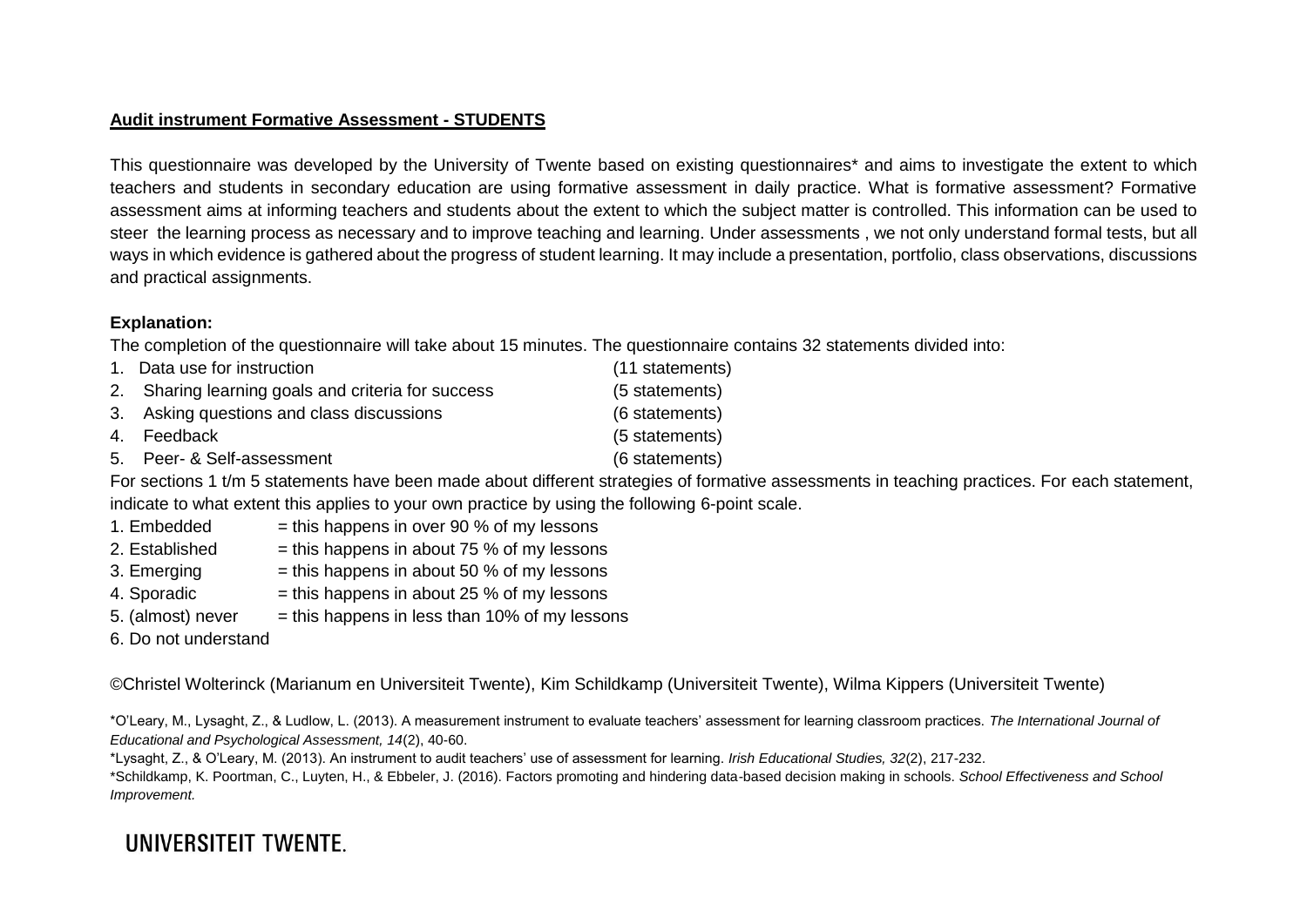### **1. Data Use for instruction**

| My teacher:                                                       | <b>Embedded</b><br>$>90\%$ | Established<br>75% | Emerging<br>50% | Sporadic<br>25% | (almost)<br>never<br>< 10% | Do not<br>understand |
|-------------------------------------------------------------------|----------------------------|--------------------|-----------------|-----------------|----------------------------|----------------------|
| Sets learning goals/targets for individual students               | $\bigcirc$                 | $\bigcirc$         | $\bigcirc$      | $\bigcirc$      | $\circ$                    | $\Omega$             |
| Determines which topics and skills students do and do not possess | $\bigcirc$                 | $\bigcirc$         | $\bigcirc$      | $\bigcirc$      | $\bigcirc$                 | $\bigcirc$           |
| Determines progress of students                                   | $\bigcirc$                 | $\bigcirc$         | $\bigcirc$      | $\bigcirc$      | $\bigcirc$                 | $\bigcirc$           |
| Tailors instruction to individual students' needs                 | $\bigcirc$                 | $\bigcirc$         | $\bigcirc$      | $\bigcirc$      | $\bigcirc$                 | $\bigcirc$           |
| Sets the pace of my lessons                                       | $\bigcirc$                 | $\bigcirc$         | $\bigcirc$      | $\bigcirc$      | $\bigcirc$                 | $\bigcirc$           |
| Gives student feedback on their learning process                  | $\bigcirc$                 | $\bigcirc$         | $\bigcirc$      | $\bigcirc$      | $\bigcirc$                 | $\bigcirc$           |
| Forms small groups of students for targeted instruction           | $\bigcirc$                 | $\bigcirc$         | $\bigcirc$      | $\bigcirc$      | $\bigcirc$                 | $\bigcirc$           |
| Identifies instructional content to use in class                  | $\bigcirc$                 | $\circ$            | $\bigcirc$      | $\circ$         | $\circ$                    | $\bigcirc$           |
| Studies why students make certain mistakes                        | $\bigcirc$                 | $\Omega$           | $\bigcirc$      | $\bigcirc$      | $\bigcirc$                 | $\bigcirc$           |
| Adapts instruction based on the needs of gifted students          | $\bigcirc$                 | $\bigcirc$         | $\bigcirc$      | $\bigcirc$      | $\bigcirc$                 | $\bigcirc$           |
| Adapts instruction based on the needs of struggling students      | $\bigcirc$                 | $\bigcirc$         | $\bigcirc$      | $\bigcirc$      | $\bigcirc$                 | $\circ$              |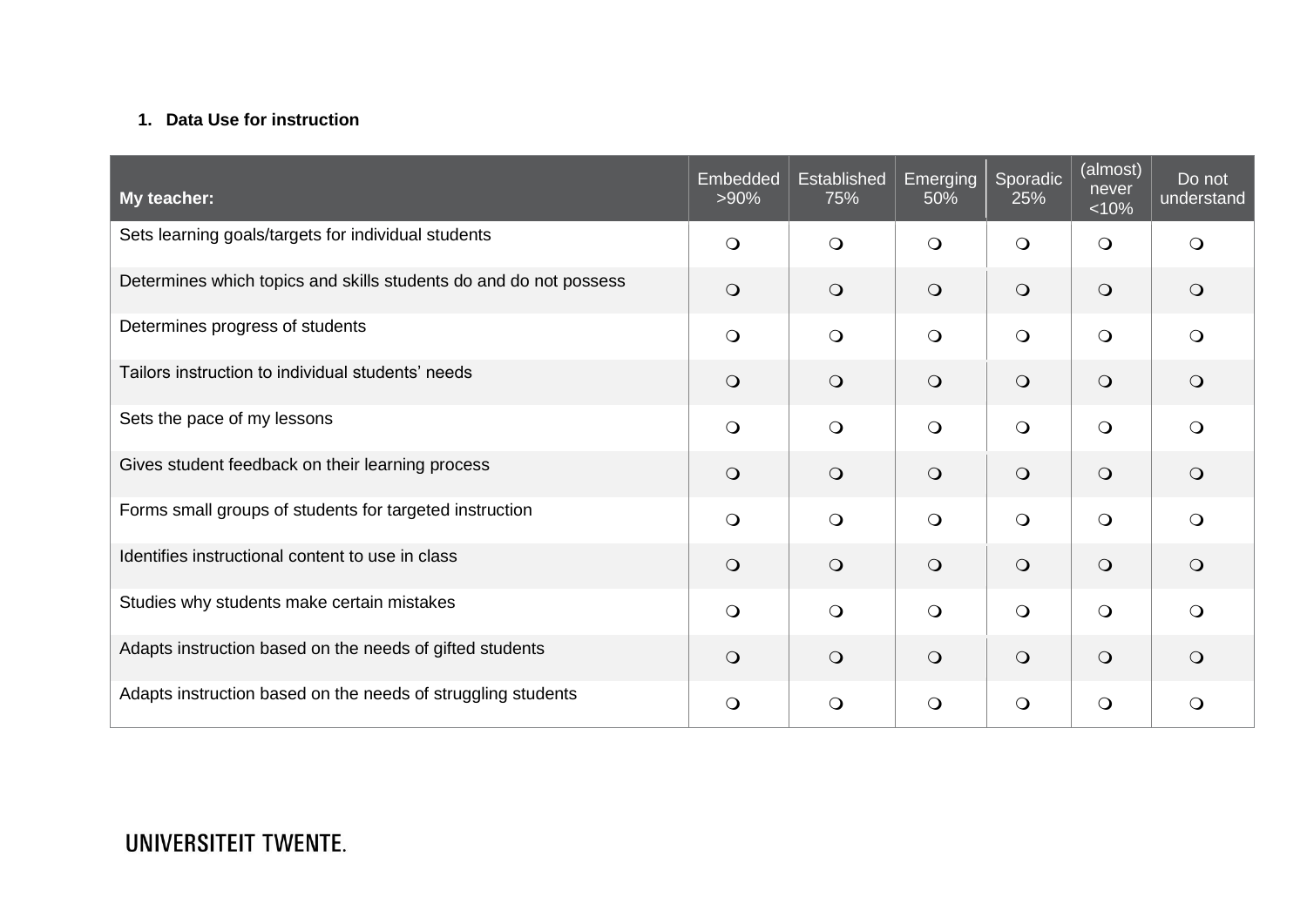### **2. Sharing learning goals and criteria for success**

|                                                                                                                                                                                                                                               | <b>Embedded</b><br>$>90\%$ | <b>Established</b><br>75% | <b>Emerging</b><br>50% | Sporadic<br>25% | (almost)<br>never<br>< 10% | Do not<br>understand |
|-----------------------------------------------------------------------------------------------------------------------------------------------------------------------------------------------------------------------------------------------|----------------------------|---------------------------|------------------------|-----------------|----------------------------|----------------------|
| My teacher uses learning goals that are stated in words that underline<br>knowledge, skills, concepts and/or attitudes, i.e., what the students are<br>learning, NOT what they are doing.                                                     | $\bigcirc$                 | $\Omega$                  | $\Omega$               | $\Omega$        | $\circ$                    | ∩                    |
| My teacher reminds me of the way in which the things we are learning<br>are related to the larger picture of what we are learning (e.g., "We are<br>learning to count money in order to be able to check the change when<br>we go shopping".) | O                          | $\Omega$                  | $\Omega$               | $\Omega$        | $\circ$                    | $\Omega$             |
| Success criteria related to the learning goals are tailored to the students.                                                                                                                                                                  | $\Omega$                   | $\Omega$                  | $\Omega$               | $\Omega$        | $\bigcirc$                 | $\Omega$             |
| Success criteria related to the learning goals are shared with the<br>students.                                                                                                                                                               | $\bigcirc$                 | $\bigcirc$                | $\Omega$               | $\circ$         | $\bigcirc$                 | $\Omega$             |
| My teacher shares the learning goals with the students in words they<br>comprehend. (e.g., "we will learn to make a guess (prediction) about<br>what will probably happen next in the story").                                                | Q                          | $\Omega$                  | $\circ$                | $\Omega$        | $\circ$                    | $\Omega$             |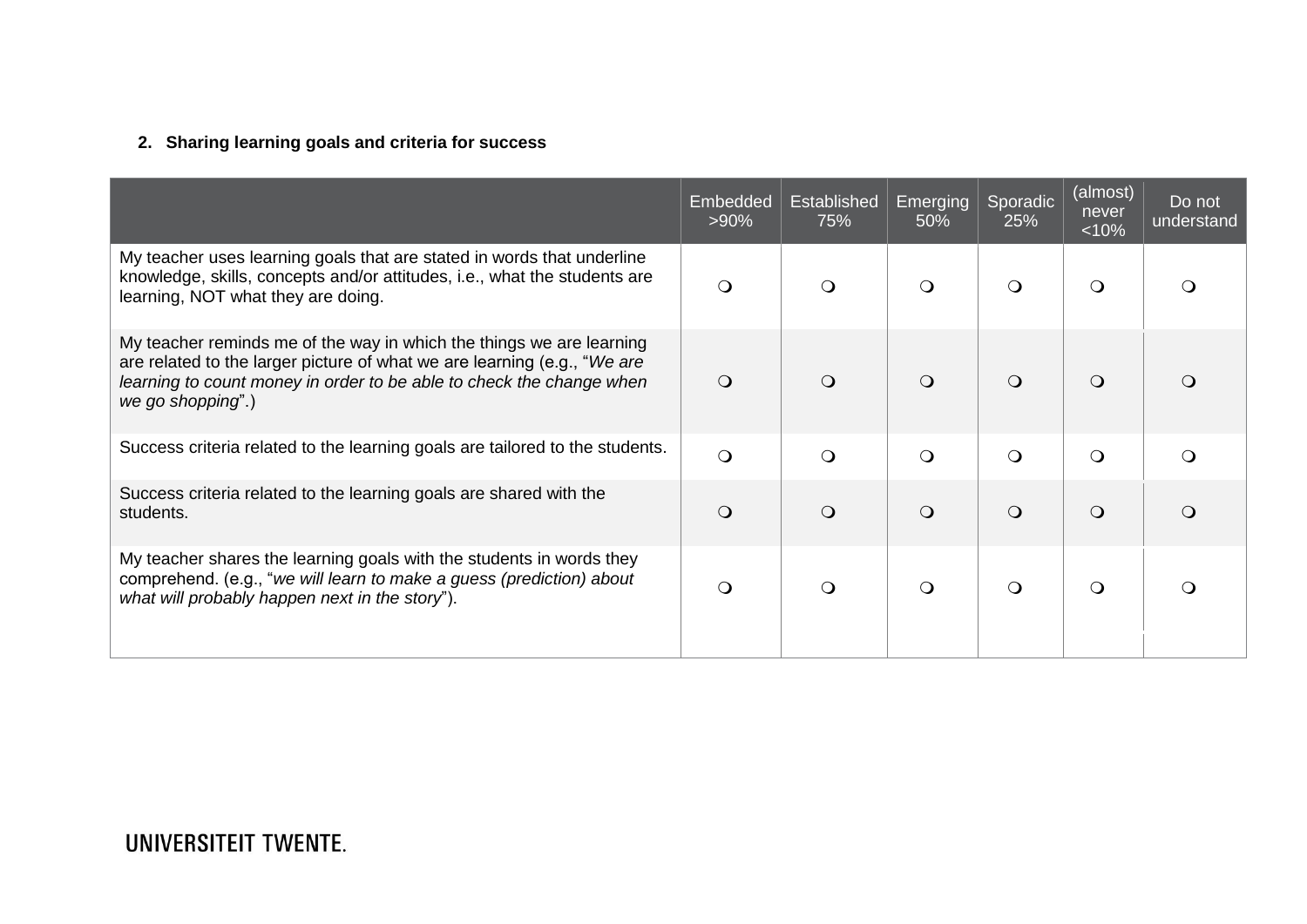### **3. Asking Questions and Class Discussions**

|                                                                                                                                                                                                                                                                 | Embedded<br>$>90\%$ | Established<br>75% | Emerging<br>50% | Sporadic<br>25% | (almost)<br>never<br>< 10% | Do not<br>understand |
|-----------------------------------------------------------------------------------------------------------------------------------------------------------------------------------------------------------------------------------------------------------------|---------------------|--------------------|-----------------|-----------------|----------------------------|----------------------|
| My teacher uses assessment techniques to facilitate class discussions<br>(e.g., brainstorming, interview)                                                                                                                                                       | $\circ$             | $\Omega$           | ∩               | $\Omega$        | $\circ$                    |                      |
| My teacher uses questions to gain information on the students' prior<br>knowledge on a subject.                                                                                                                                                                 | $\bigcirc$          | $\Omega$           | $\Omega$        | $\bigcirc$      | $\Omega$                   |                      |
| am encouraged to ask questions to my classmates during lessons. (e.g.,<br>the teacher invites students on a regular basis to ask the other students<br>questions to contribute during class discussions).                                                       | $\bigcirc$          | $\Omega$           | $\Omega$        | $\Omega$        | $\Omega$                   |                      |
| Asking questions goes beyond the one-right-answer-style (which is often<br>focused on trying to guess the answer the teacher has in mind) and shifts<br>to using more open questions which encourage critical thinking.                                         | $\Omega$            | $\Omega$           | $\Omega$        | $\circ$         | $\Omega$                   |                      |
| Incorrect answers are used to steer teaching and learning (e.g., a student<br>is asked to explain why he/she gave a particular answer).                                                                                                                         | $\bigcirc$          | $\bigcirc$         | $\Omega$        | $\circ$         | $\circ$                    |                      |
| My teacher asks me to explain what we are learning. (e.g., when<br>someone visits the class, the students are able to explain what they are<br>learning in terms that clearly state which knowledge, skills, concepts<br>and/or attitudes are being developed). | $\circ$             | $\Omega$           | $\Omega$        | $\circ$         | $\Omega$                   |                      |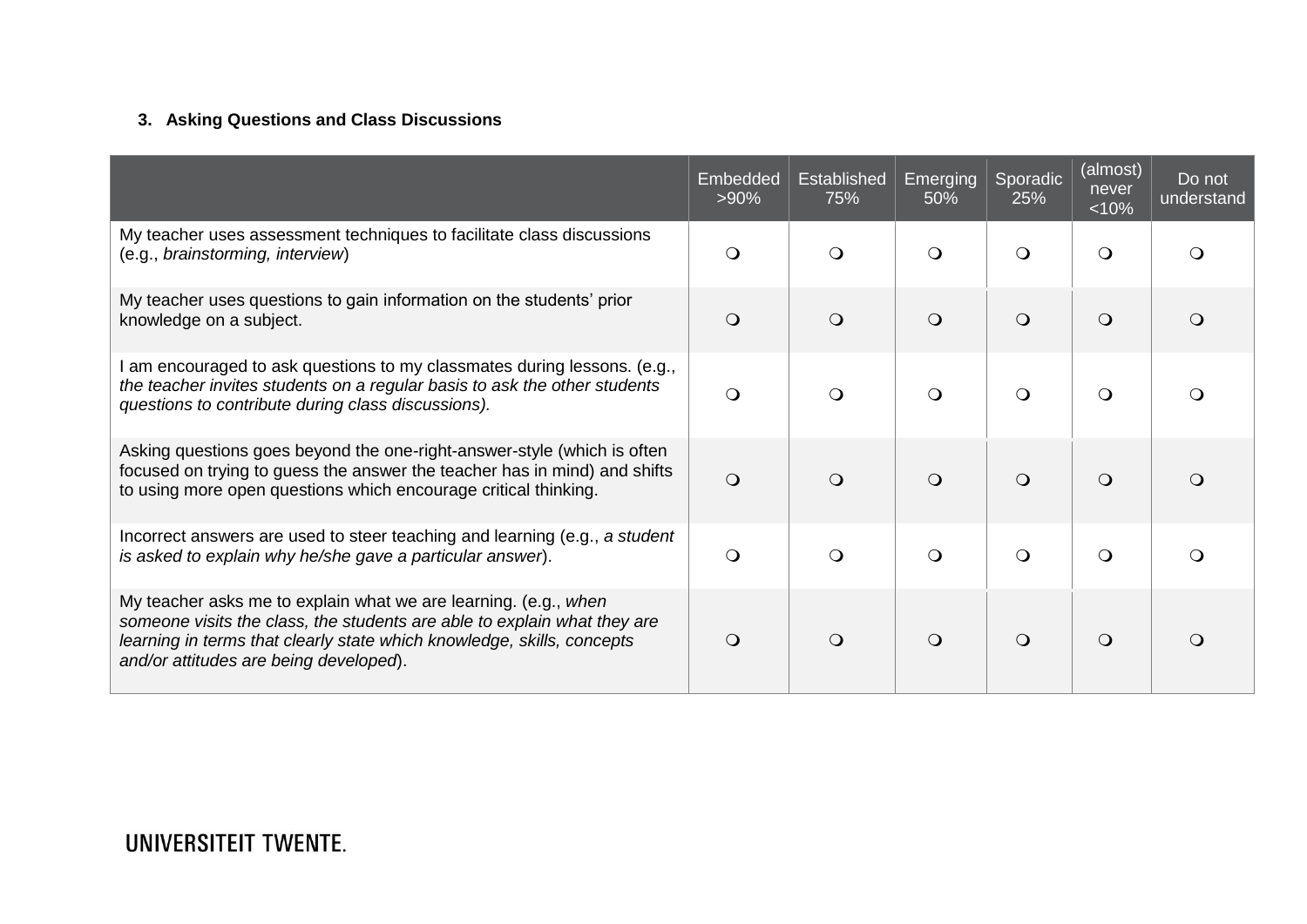#### **4. Feedback**

|                                                                                                                                                                                                                  | Embedded<br>$>90\%$ | Established<br>75% | Emerging<br>50% | Sporadic<br>25% | (almost)<br>never<br>< 10% | Do not<br>understand |
|------------------------------------------------------------------------------------------------------------------------------------------------------------------------------------------------------------------|---------------------|--------------------|-----------------|-----------------|----------------------------|----------------------|
| My teacher writes feedback on the students' work that does not just<br>consist out of a mark and a remark such as "well done", it focuses on<br>what students have achieved and what they need to do next.       | $\Omega$            |                    | $\Omega$        | $\Omega$        | $\Omega$                   |                      |
| My teacher gives me insight into my strengths and needs in learning by<br>using assessment data (e.g., <i>identifying common mistakes in the addition</i><br>of fractions).                                      | $\Omega$            |                    | $\Omega$        | $\Omega$        | $\Omega$                   |                      |
| My teacher records my progress in comparison to former performances<br>and uses that information to provide me with feedback (e.g., the teacher<br>keeps a log, checklist, or performance list of his students). | $\Omega$            | $\Omega$           | $\Omega$        | $\Omega$        | $\Omega$                   |                      |
| My teacher tailors the instruction to my strengths and needs (e.g. extra<br>lessons to explain the addition of fractions)                                                                                        | $\Omega$            | $\Omega$           | $\circ$         | $\circ$         | $\Omega$                   |                      |
| My teacher asks me / the students to identify the strengths and needs in<br>teaching (e.g. the students evaluate the lesson and give feedback to the<br>teacher).                                                | $\bigcirc$          | ∩                  | $\Omega$        | $\Omega$        | $\Omega$                   |                      |